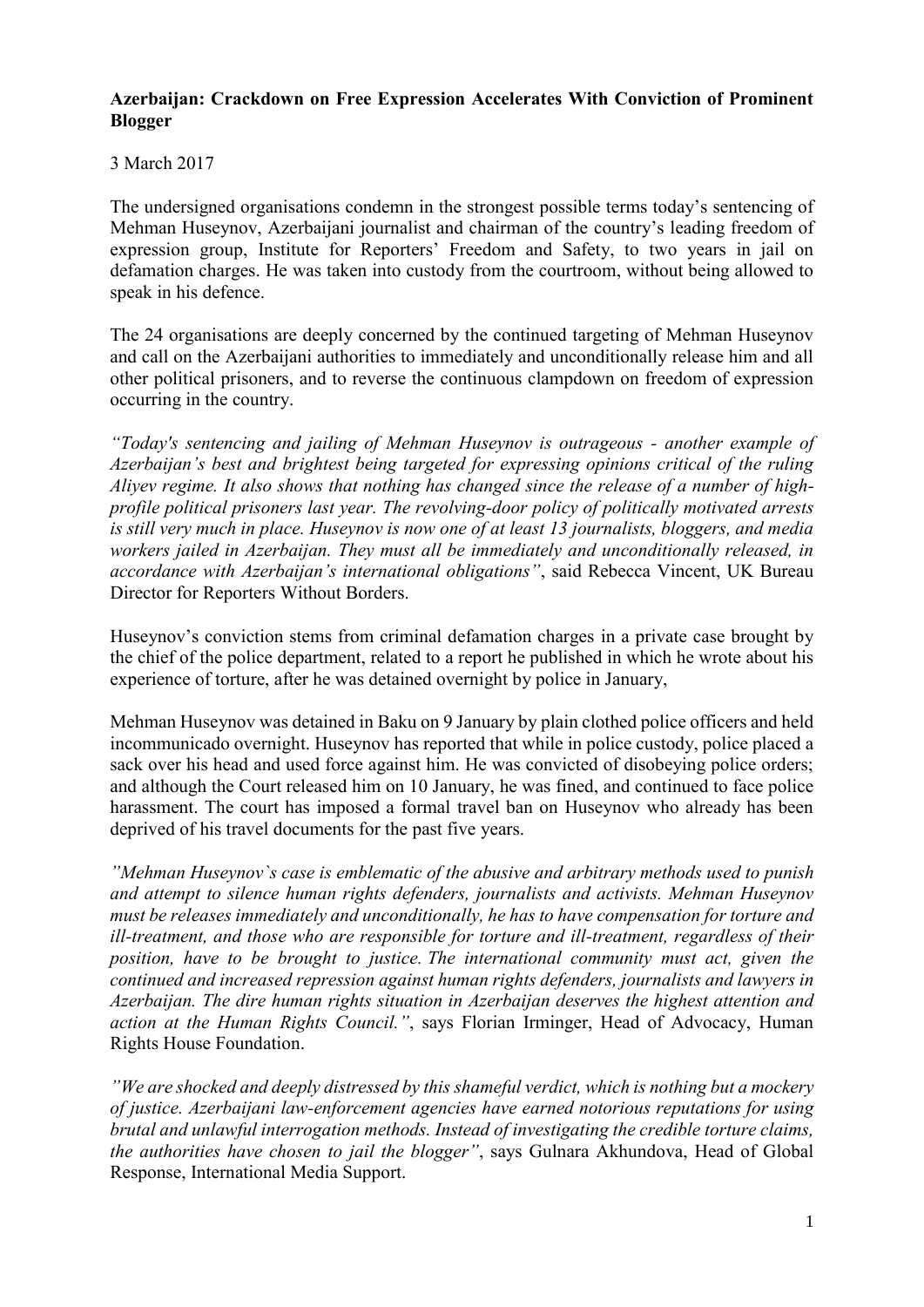Notably, Mehman Huseynov has been critical of the appointment of first lady Mehriban Aliyeva to the post of the Vice President on 21 February 2017.

*"Prior to the appointment of first lady Mehriban Aliyeva to the post of the Vice President on 21 February 2017, the Azerbaijani government has pursued a new wave of detentions and harassment of activists, journalists and bloggers, apparently aimed at consolidating the government's authoritarian rule and preventing any dissent around the controversial appointment."* says Sasha Koulaeva, Head of Eastern Europe-Central Asia Desk, FIDH.

### **Detentions of Political Opposition**

Ahead of the Vice-Presidential appointment, since the amendment was passed in September, authorities have arrested several representatives of the political opposition on false, politically motivated charges, including ten members of Azerbaijan Popular Front Party, one member of the Republican Alternative Movement (REAL) and one member of the D18 movement.

There are credible allegations of torture and other cruel and degrading treatment of the detainees. For example, Rahim Shaliyev, a REAL Movement member detained on 20 February and subsequently sentenced to 30 days administrative detention on charges of resisting police, reported to his lawyer that he was subject to beatings and humiliation, resulting in an injury to his skull.

### **Crackdown on media**

Journalists have also been subject to arbitrary detention and harassment. On 17 February 2017 Elchin Ismayilli, founder and editor of Kend.info, an on-line news portal known for its reporting on corruption and human rights violations in the Ismayilli region of Azerbaijan, was detained by police. He is accused of threatening a local government employee and has been charged with extortion and abuse of a position of influence. Ismayilli denies all the charges. On 18 February, the Nasimi District Court sentenced Ismayilli to pre-trial detention for an initial period of 24 days. Ismayilli is currently being held in the Kurdakhani pretrial detention centre.

On 22 February, cable TV channels stopped all the authorities officially suspended all broadcasts by the Turkish affiliate of FOX TV, after the channel aired a satirical discussion on the appointment of the new Vice President. A spokesperson for the National Television and Radio Council (NTRC) of Azerbaijan stated that this decision was made at the sole discretion of cable providers; however, anonymous sources within the cable providers have reported that they faced pressure from the NTRC to drop the channel.

At the same time, the authorities have continued their harassment of opposition newspaper Azadliq, which was forced to cease abandon print publication in September 2016, following ongoing financial pressures from state-owned or affiliated companies. In the second half of February 2017, over ten staff members were summoned and interrogated by the Serious Crimes Investigation Department. The publication's Financial Director, Faiq Amirov, and prominent journalist, Symur Hezi, have been incarcerated on trumped up charges since August 2016 and August 2014, respectively.

Activists expressing critical views on the internet and social media, the last bastion of freedom of expression, have also been subject to police pressure, aimed at forcing them to delete dissenting posts. For example, on 21 February Nisakhanim Valiyeva, the Chair of the Classical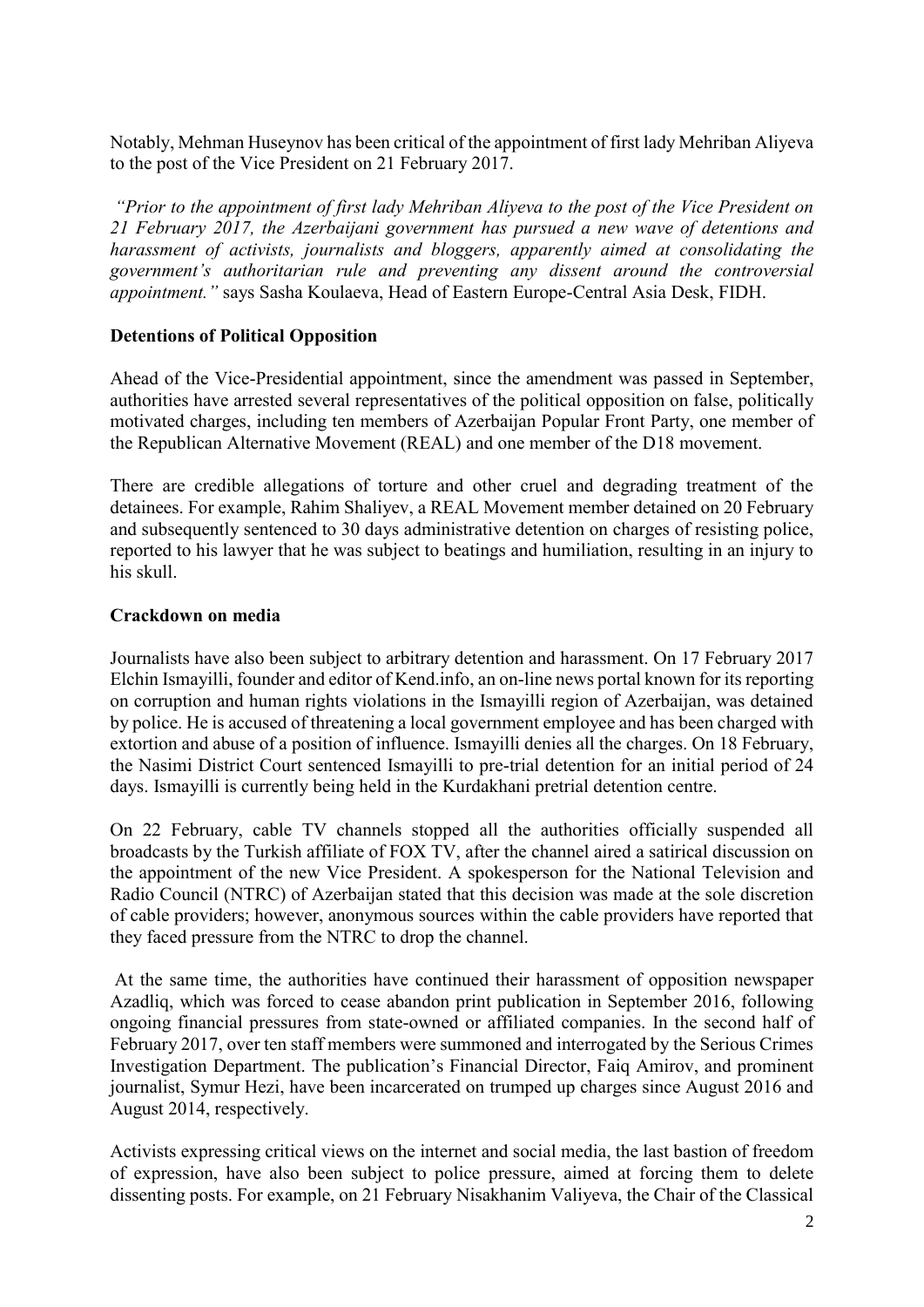Popular Front Party was held in police custody for four hours, the same day that Merhiban Aliyeva was appointed Vice President, and released only after deleting her critical Facebook posts about the appointment.

This has been accompanied by calls for increased regulation of the internet and online content. The chair of the Press Council Aflatun Amashov, whose official mandate is to safeguard independent media and rights of journalists, has submitted a proposal to the Milli Majlis (Parliament), calling for mandatory registration of bloggers and activists, aimed at ensuring greater control over those expressing themselves online.

# **Harassment of critics in exile**

The government of Azerbaijan is also pursuing government critics living in exile abroad. Shortly after giving a speech at the European Parliament on the human rights situation in Azerbaijan on 6 February, Emin Milli, head of Meydan TV, a critical TV channel operating in exile from Berlin, reported to German Police receiving threats of physical violence from the Azerbaijani authorities.

*"The Azerbaijani authorities persistently violate freedom of expression and other human rights, both at home and abroad"*, said Katie Morris, Head of Europe and Central Asia at ARTICLE 19. *"With this happening in their own backyard, European governments can no longer ignore the arrests, torture and harassment of government critics and their families and must call the Azerbaijan government to account"*, she added.

Where the authorities are unable to reach their critics, they have sought to harass family remembers remaining in Azerbaijan. Most recently, on the 22nd of February, the brother Dadashov Khanlar and nephew Sabuhi Zanalov of Netherlands-based blogger Ordukhan Teymurkhan, known for his criticism of the Aliyevs, were sentenced to 30 days detention on entirely bogus charges of disobeying police orders.

We, the undersigned organisations, call on the government of Azerbaijan to cease its harassment and detention of government critics. Allegations of torture must be investigated, and all political prisoners must be immediately and unconditionally released.

The relentless campaign waged by the authorities against media workers, bloggers, political activists, civil society and others that are deemed to threaten the power of the ruling regime must stop immediately.

We also call on the international community to exert political pressure and take all the necessary measures until Azerbaijan fully honours its human rights commitments.

ARTICLE 19

CEE Bankwatch Network

Committee to Protect Journalists (CPJ)

Crude Accountability

Eastern Partnership Civil Society Forum